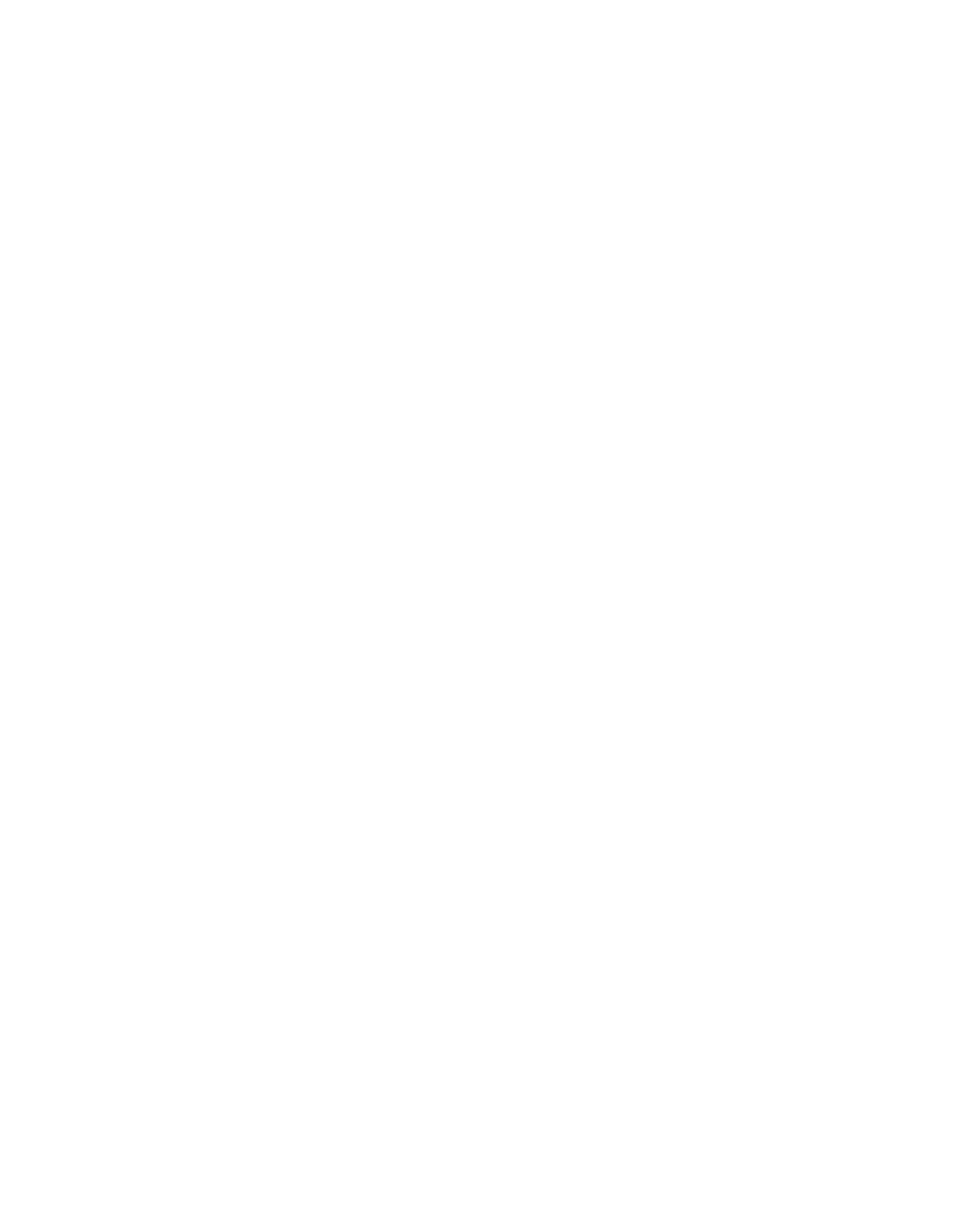# **Table of Contents**



"We wish to acknowledge the funding receiver from the Department of Justice Canada -Victims Fund"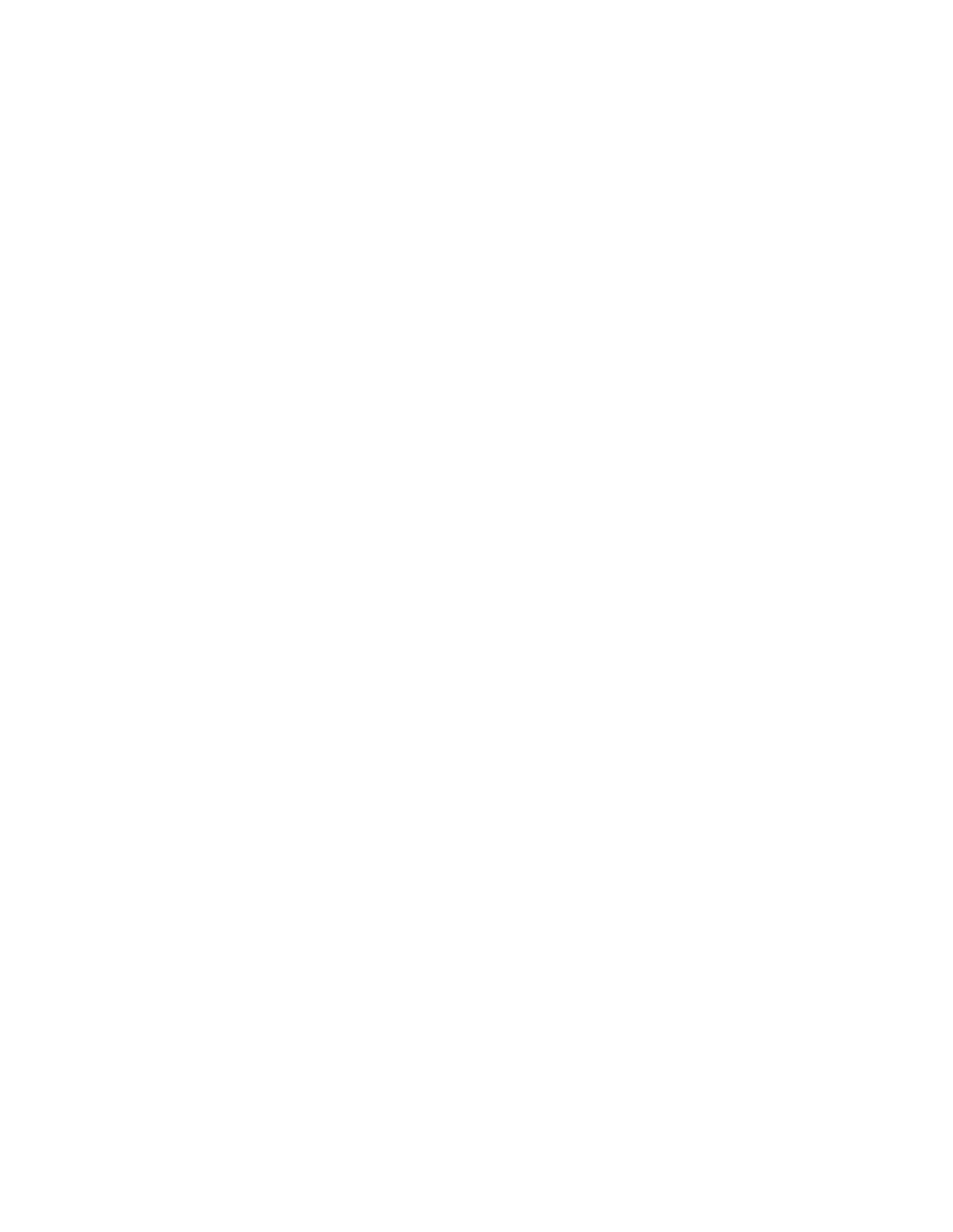# <span id="page-4-0"></span>**Introduction**

The **Rising Strong: Disability, Abuse and Prevention II** town hall forum took place on April 30, 2009 in honour of National Victims of Crime Awareness Week.

People with disabilities face multiple challenges in society including frightening levels of violence and abuse. This town hall forum provided the opportunity for persons with disabilities (PWD), service providers and politicians to discuss this important issue and to start working together for a safe City and safe institutions for all in the community.

Close to 120 people were in attendance, among them persons with disabilities, academics, police personnel, service providers and politicians. Ms. Hallie Cotnam from CBC Ottawa chaired the town hall. Ms. Christine Murphy, an advocate in the persons with disabilities (PWD) movement, and Ms. Fran Odette from Springtide Resources in Toronto were the two keynote speakers.

Rising Strong was organized by Crime Prevention Ottawa, funded by the Department of Justice Canada and hosted by these community partners:

- OCTEVAW
- Reach Canada
- Eastern Ottawa Resource Centre
- Ottawa Independent Living Centre
- Hunt Club Riverside Community Services Centre
- City of Ottawa
- Crime Prevention Ottawa

# <span id="page-4-1"></span>**About this Report**

This report summarizes the action recommendations made by the participants at the town hall event who discussed the following topics:

- 1. Does abuse occur in our community? Does it occur only with seniors with disabilities or all people with disabilities?
- 2. Who needs support when abuse occurs? Person with disabilities, family, care providers? What supports would be helpful?
- 3. How can we make services such as shelters provide more access and accommodations?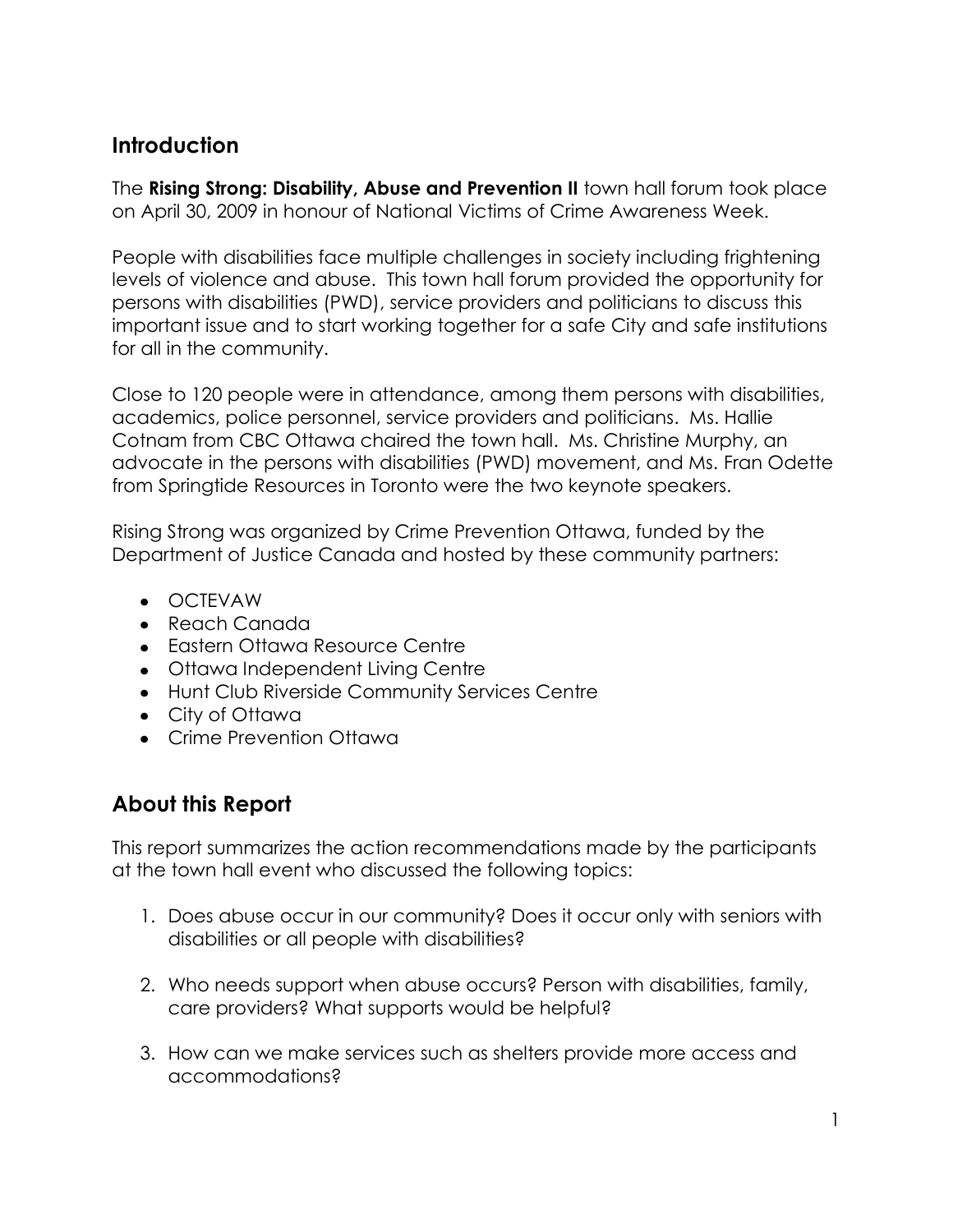- 4. Is there enough being done to prevent abuse?
- 5. If abuse is not reported, how do we reach out to those who need the support?

# <span id="page-5-0"></span>**Action Recommendations**

#### <span id="page-5-1"></span>*Awareness Raising and Education*

#### **Persons with Disabilities**

- Increase persons with disabilities' accessibility to information about resources, services and supports that are available in the community.
- Provide educational opportunities for persons with disabilities to recognize and break the "dependency cycle" that is often present in their relationship with their abuser.

#### **Service Providers**

- Educate service providers to better understand the range of disabilities, including physical, emotional and intellectual disabilities that are additionally compounded by other factors such as age, race, faith, sexual orientation and social status.
- Raise the awareness of service providers of the continuum of violence against persons with disabilities including neglect, physical, sexual, mental, psychological, emotional, and financial abuses.
- Increase awareness of service providers that violence and abuse of persons with disabilities can range from personal to structural/systemic and even criminal at times.

# **Community**

- Increase overall public education in the community about citizenship and human rights of persons with disabilities, in particular influencing change in the future with outreach to children and youth in schools.
- Launch a vigorous public education campaign to rectify the stereotypes and social myths that devalue and demean persons with disabilities, and address the existing fears many people have of disabilities.

# <span id="page-5-2"></span>*Training*

# **Persons with Disabilities**

Provide workshops and courses to persons with disabilities on sex education, their rights under the law, advocacy and assertiveness training.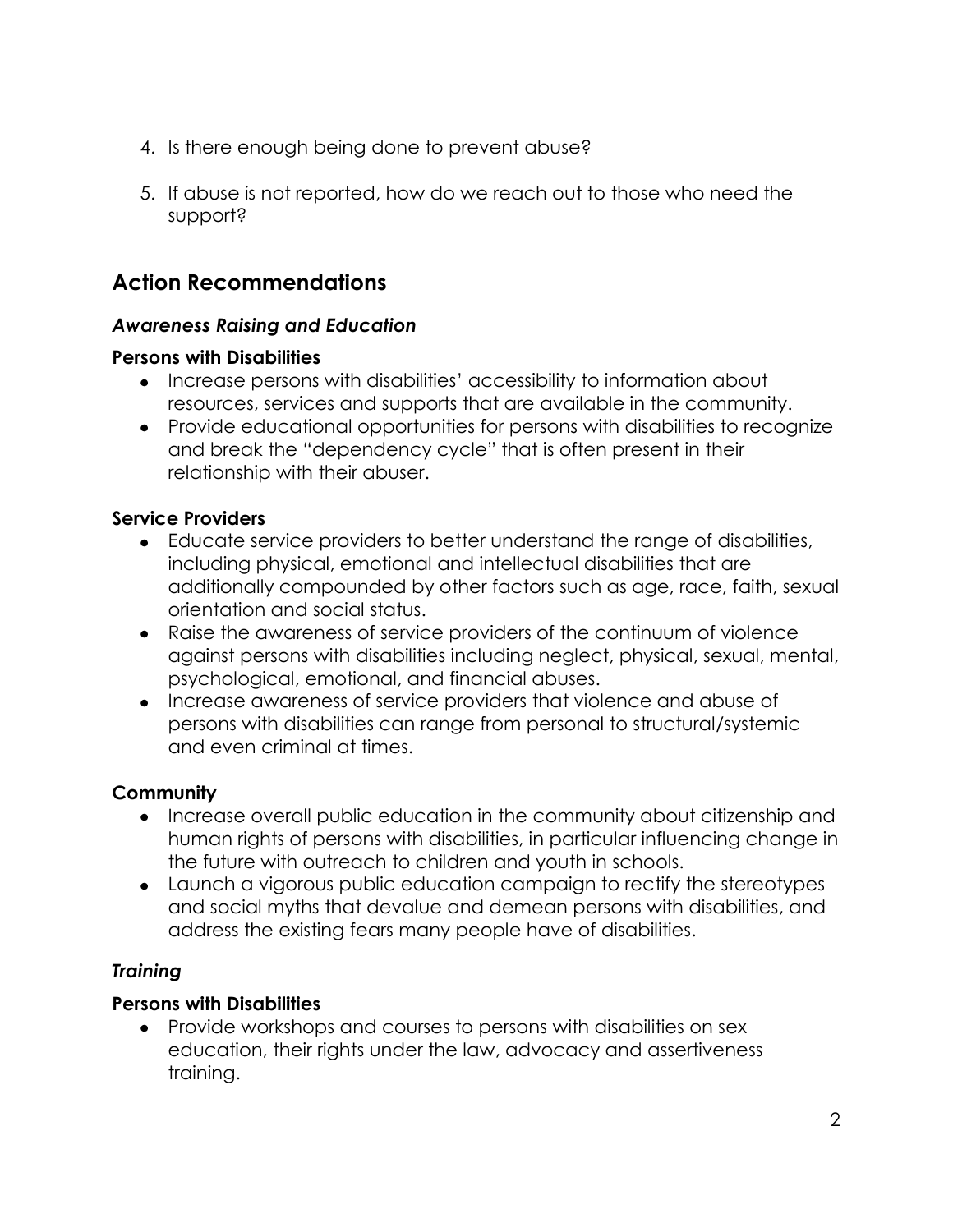#### **Service Providers**

- Increase educational supports for service providers, in particular the police and shelter workers, on what constitutes abuse against persons with disabilities and how to recognize it.
- Lobby for more funding to train service providers to respond and provide appropriate services to PWD survivors of abuse and violence.
- Provide service providers with sensitization and training to meet the needs of PWD survivors of violence and abuse that acknowledges their different abilities and often their dependency on their abuser.
- Standardize the service provided by personal support workers to persons with disabilities as a deterrent to potential situation of abuse.

#### <span id="page-6-0"></span>*Service Planning and Coordination*

#### **Persons with Disabilities**

- Involve persons with disabilities in the continual improvement of service planning and coordination so that they can provide insight into the nature of disabilities and the corresponding ways to meet accessibility needs.
- Develop and promote a multi-staged safety plan and services that go beyond the initial crisis stage to persons with disabilities that assures them of viable options of care and safety should they need to flee an abusive situation.
- Offer comprehensive counselling, therapy and other services to both the abused PWD and the abuser, especially given how often there is an existing relationship of dependency.

# **Service Providers**

- Enhance physical, programmatic and service accessibility for PWD survivors of violence and abuse in shelters and other existing support services.
- Service providers to develop and/or implement protocols to ensure that they recognize and ensure a timely response to PWD survivors of violence and abuse when they reach out for help in a crisis.
- Better coordination of existing services to provide a comprehensive and multi-staged safety plan for persons with disabilities who are fleeing violence and abuse
	- o It is important to integrate the needs and safety of children of PWD survivors of violence and abuse into the safety plan.
- Service providers to develop and/or better implement protocols that screen potential staff and volunteers.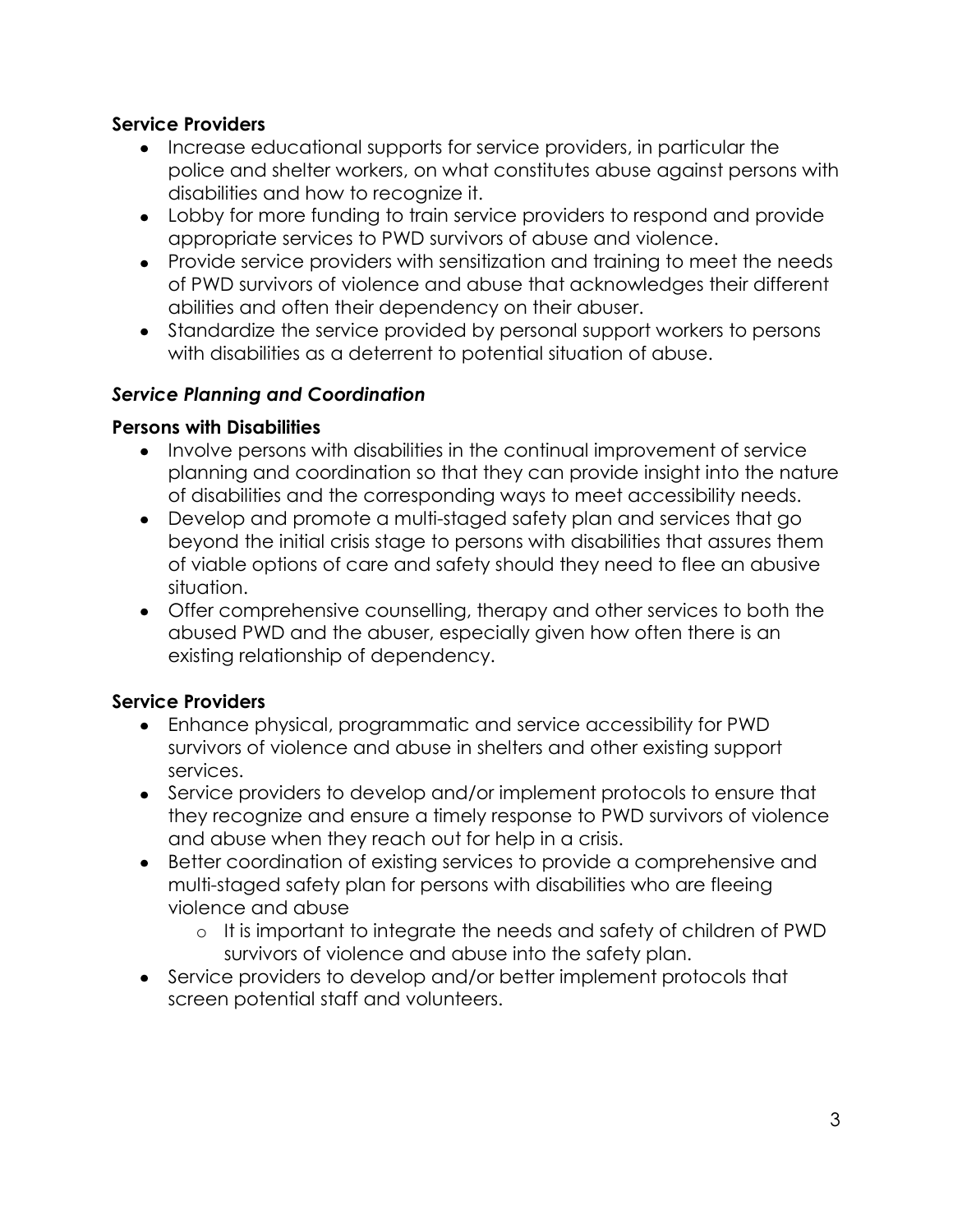# **Community**

- Hold comprehensive consultations with stakeholders to identify needs and service gaps pertaining to violence and abuse against persons with disabilities.
- Increase the available, accessible and adaptable housing for persons with disabilities, in particular for those who have left an abusive situation and require safe and accessible housing.

# <span id="page-7-0"></span>*Community and Government Collaboration*

#### **Persons with Disabilities**

Engage, give voice and a leadership role to persons with disabilities in any collaborative initiatives by community and/or government to address violence and abuse against persons with disabilities.

# **Service Providers**

• Service providers to form more partnerships with advocacy groups to better address violence and abuse against persons with disabilities.

# **Community**

- Establish a cross-sectoral interdisciplinary committee to address violence and abuse against persons with disabilities in Ottawa community.
- Break the isolation experienced by persons with disabilities and better integrate them into our community so that they can find the support and services needed, especially in times of crisis.
- Lobby the government to recognize that accessibility is a mainstream budgetary consideration.
- Increase the collaboration between different levels of government to enhance the policy support and funding to address violence and abuse against persons with disabilities.
- Lobby for more long term stable funding sources to create inclusive community services such as:
	- o Physical accessibility to buildings
	- o Sensitivity training for service providers
	- o Service planning, coordination and programming.
- Reduce competition for funding among service providers in order to equalize dollars for better access and accommodation for persons with disabilities.
- Conduct more research regarding violence and abuse against persons with disabilities.
- Establish a strategic plan for the Ottawa community to address violence and abuse against persons with disabilities where progress can be quantitatively and qualitatively measured and evaluated.